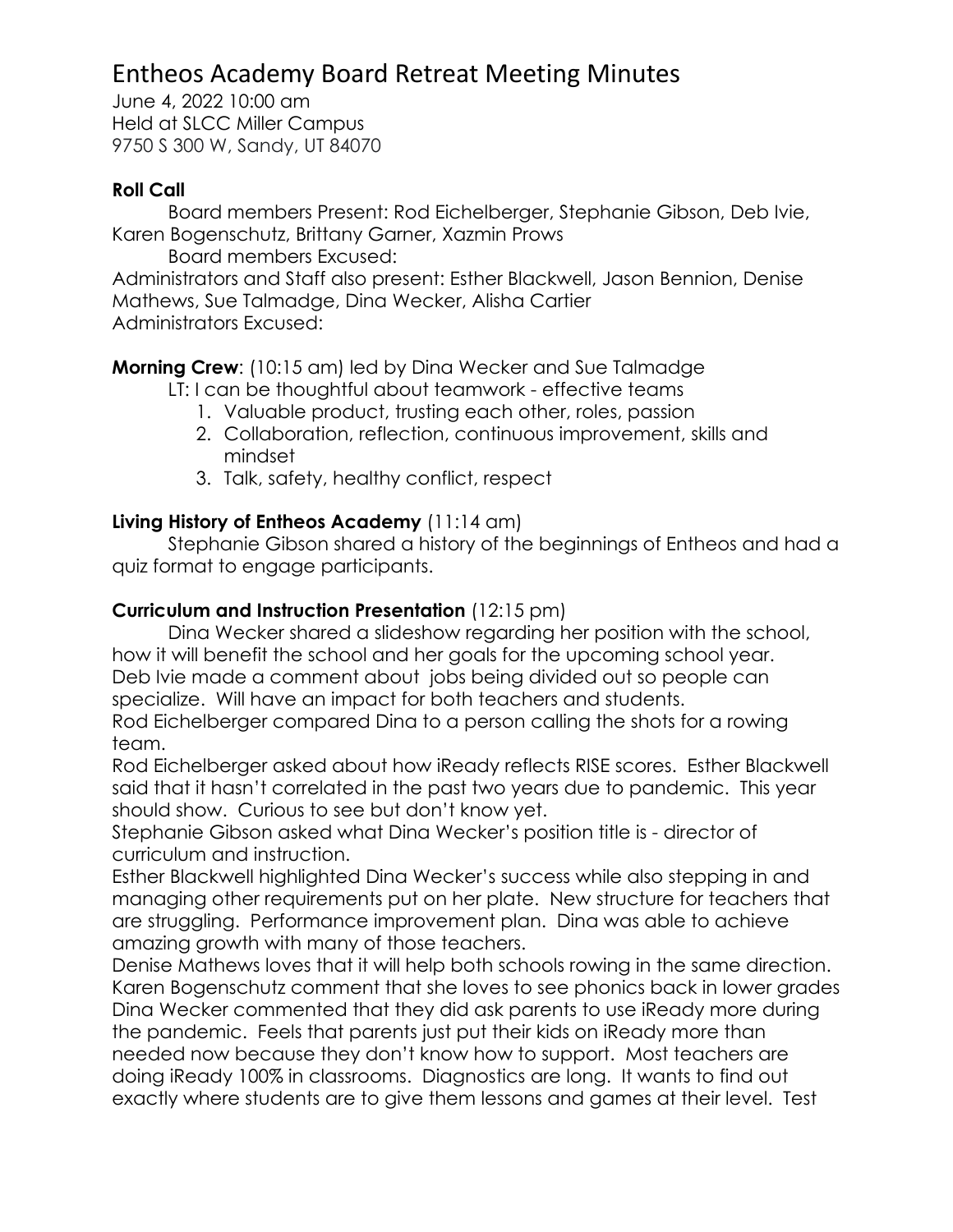adapts accordingly to how questions are answered. Some parents feel that screen time takes away from direct instruction from the teacher. Technology needs to be a tool with education.

Stephanie Gibson shared examples of how iReady has been working for one of her children. Daughter now loves math.

Sue Talmage comments that last year was frustrating for everyone.

Esther Blackwell feels there is a misunderstanding of Ready math vs iReady. Amount of testing - admin team discussed that students are being over assessed. Is there anything to cut? Removed the end of year iReady and just used RISE. Teachers wish they could use the end of year iReady for the data. Esther Blackwell mentioned they are going back to music and removing computers as a special. Education isn't just about entertainment. It is ok to do hard things.

Deb Ivie recommends doing a deliberate math night - create objectives, alignment.

Esther Blackwell reminds that when people bring things to the board it doesn't mean that everyone feels the same.

Deb Ivie has funding to be able to promote more math and literacy nights. Stephanie Gibson asks for a link to youtube on the school website where math and literacy nights can be shared.

Rod Eichelber shares a reminder of grievance policy. Need to include the grievance policy when parents sign up so they know to talk to others before bringing to board.

## **Break** (1:17 pm)

## **Committees, assignments, board year calendar review** (1:37 pm)

Rod Eichelberger led discussion around current board committees and who is assigned to each. Will vote on during the board meeting June 22, 2022.

#### **Advisors** (1:56 pm)

Rod Eichelberger led discussion around who should be a board advisor. Decision made that during vote at next board meeting, they will be voted on by title and not by name.

## **Open meeting law** (2:03)

Deb Ivie used a game format to give training regarding open meeting law.

Closing thought shared that we need to treat board meetings differently than any other meeting. Specifically represent the public. Follow the right process and keep board out of trouble.

## **Work Plan** (2:36 pm)

Esther Blackwell excitedly shared that this will be the first year that both campuses are on the same work plan. 3 main goals. Because Kearns and Magna had similar plans, they were able to combine into a district plan. Multi-year goal and then year specific goals. Leadership section for their goals for the year. Jason and Denise will then create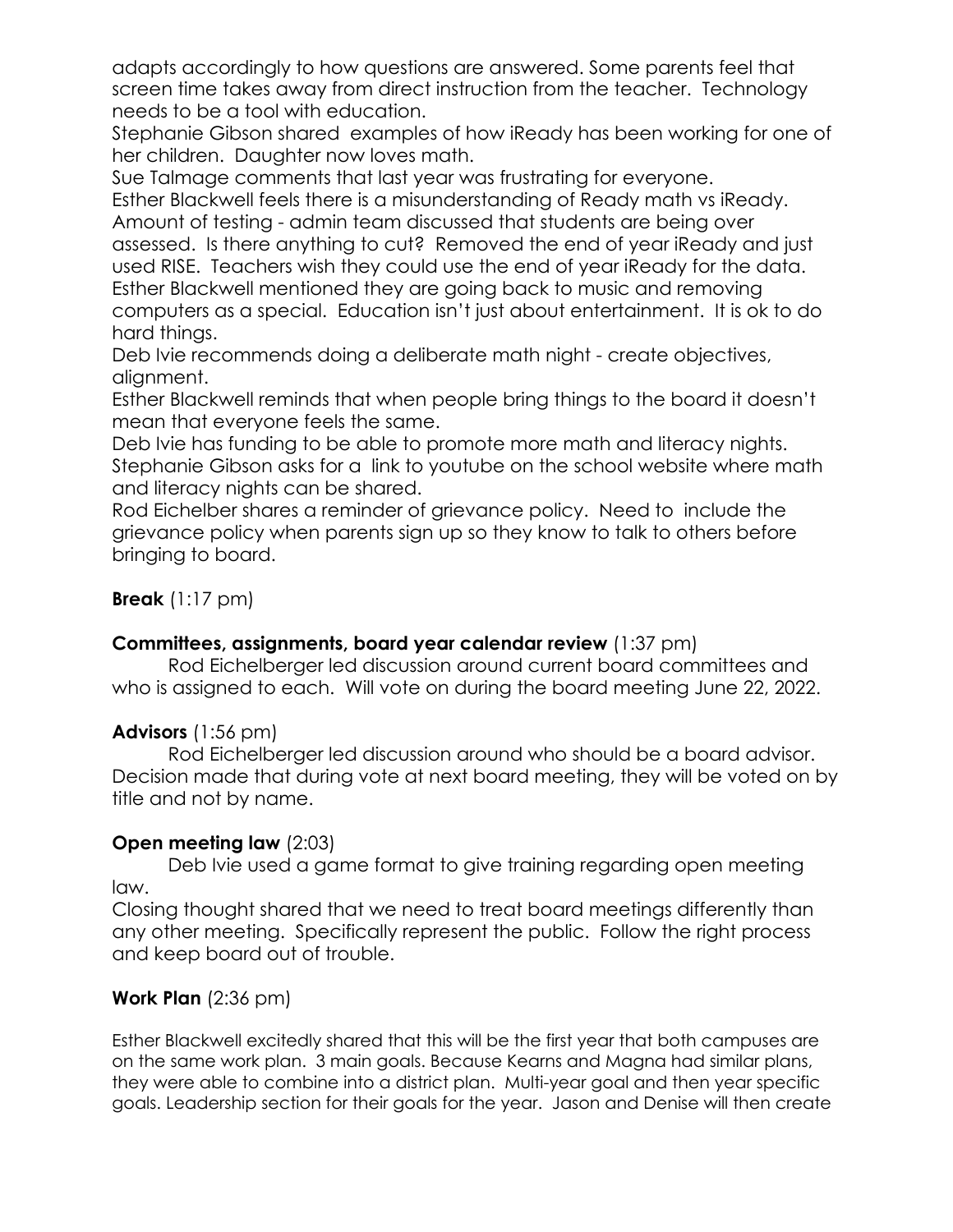more details with assignments, calendar dates, etc.

Analyze data - data enquiring meetings weekly. Data gathered during the week and then they will adjust their plan for the next week. Short term. Medium - data carousel protocol. Charts of key data points and put them around the school. Analyze with their teams. Submit individual reflection and goal sheet. Submit to admin. Admin look at data together. Performance improvement plans. What can be learned in order to serve students better.

Tier  $1 =$  whole class instruction Tier  $2 = \text{small groups}$ 

Tier  $3 =$  one on one

Student self assessment has high effectiveness

Jason Bennion shares how they will implement the work plan at Magna Campus: hold selves accountable as admins to make sure teachers are doing it. Giving students opportunities to show growth. Confidence in a good curriculum. Curriculum mapping. Not everyone is doing that. Will be doing it over the summer. Be ready for pacing. Curriculum map is laying out the standards and then making sure they are being met. Create a plan as to when they should be hit. Admin makes sure things are happening, holding teachers accountable.

Magna - implementing the values this year was very important. Feel welcome and trust. Hard when teachers leave and new comes in and having to build trust.

Denise Mathews shares how to implement the work plan at Kearns Campus. Allow time to do what they need to do. Take accountability for their own data. Celebrate and know where to improve. Work with Dina to provide coaching, cross learning from teachers.

Leadership crews create PD for teachers.

In house EL expert - training and then give time to use and then give feedback how to improve.

#### **End of Year Data Review** (4:25 pm)

Esther Blackwell shares that Early Literacy Scores are fantastic. RISE generally on an upward trend, won't get proficiency scores until the fall Cohort Reviews.

Breaks the group into 3 small groups to review the data together and then to share out with each other.

#### **Adventure** (4:56 pm)

Esther Blackwell shares hand out from Values pg 27 - 28

Adventure coordinators (Melanie Louviere - Kearns, Mat Edvik - Magna) Students have a great deal of learning just by being on an adventure trip.

Perseverance, out of their comfort zone. Don't just have to be academic skills. New teachers are also learning. Recognizes there are areas for growth and better communication. Incredible life changing experience for the youth that haven't been out in nature in this way. Document to refine or make better in the future. Mat Edvik will be creating a manual to document what a proficient adventure trip looks like.

#### **Break** 5:11 pm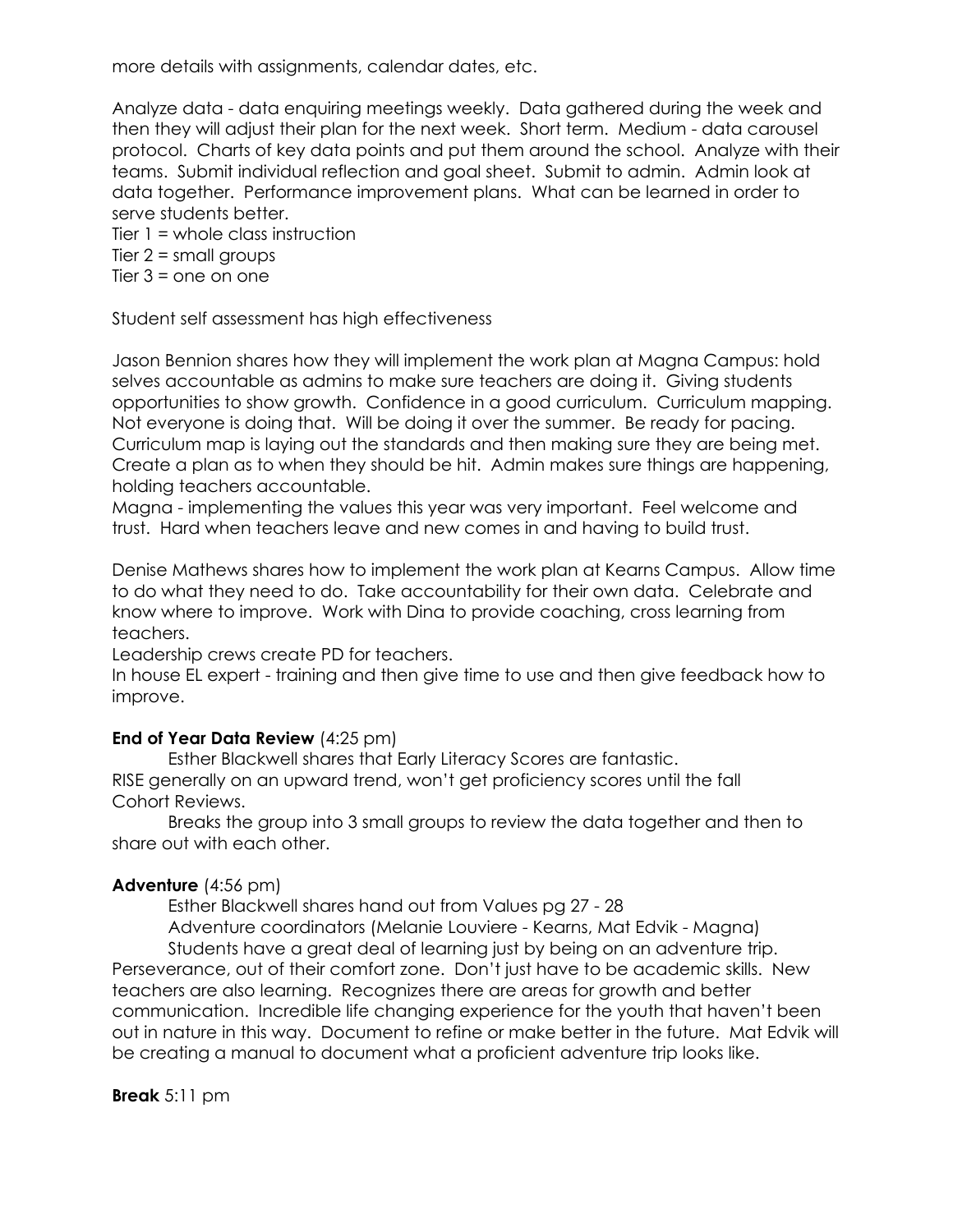#### **BOARD MEETING** (5:19 pm)

- **I. Deb Ivie motions we approve the 4/27/22 minutes and consent agenda. Stephanie Gibson seconds. Motion passes 5-0. Rod Eichelberger abstains. (5:19 pm)**
- **II. Karen Bogenschutz motions that we renew Xazmin as a board of trustee member for another term. Brittany Garner seconds. Motion passes 6-0 (5:20 pm)**
- **III. Rod Eichelberger calls for a vote for board officers since there is only one nomination for each position. Treasure: Deb Ivie. Passes 6-0 Vice Chair: Xazmin Prows. Passes 6-0 Chair: Rod Eichelberger. Passes 6-0 (5:21 pm)**

**Rod Eichelberger motions to go into a closed session to discuss the character, competency or health of an individual. Karen Bogenschutz seconds. Motion passes by a 6-0 vote. (5:22 pm)**

**Stephanie Gibson motions we move out of closed session. Karen bogenschutz seconds. Motion passes 6-0 (5:30 pm)**

#### Adjourn

**I. Rod Eichelberger motions to adjourn. Brittany Garner seconds. Motion passes 6-0 vote. (5:30 pm)**